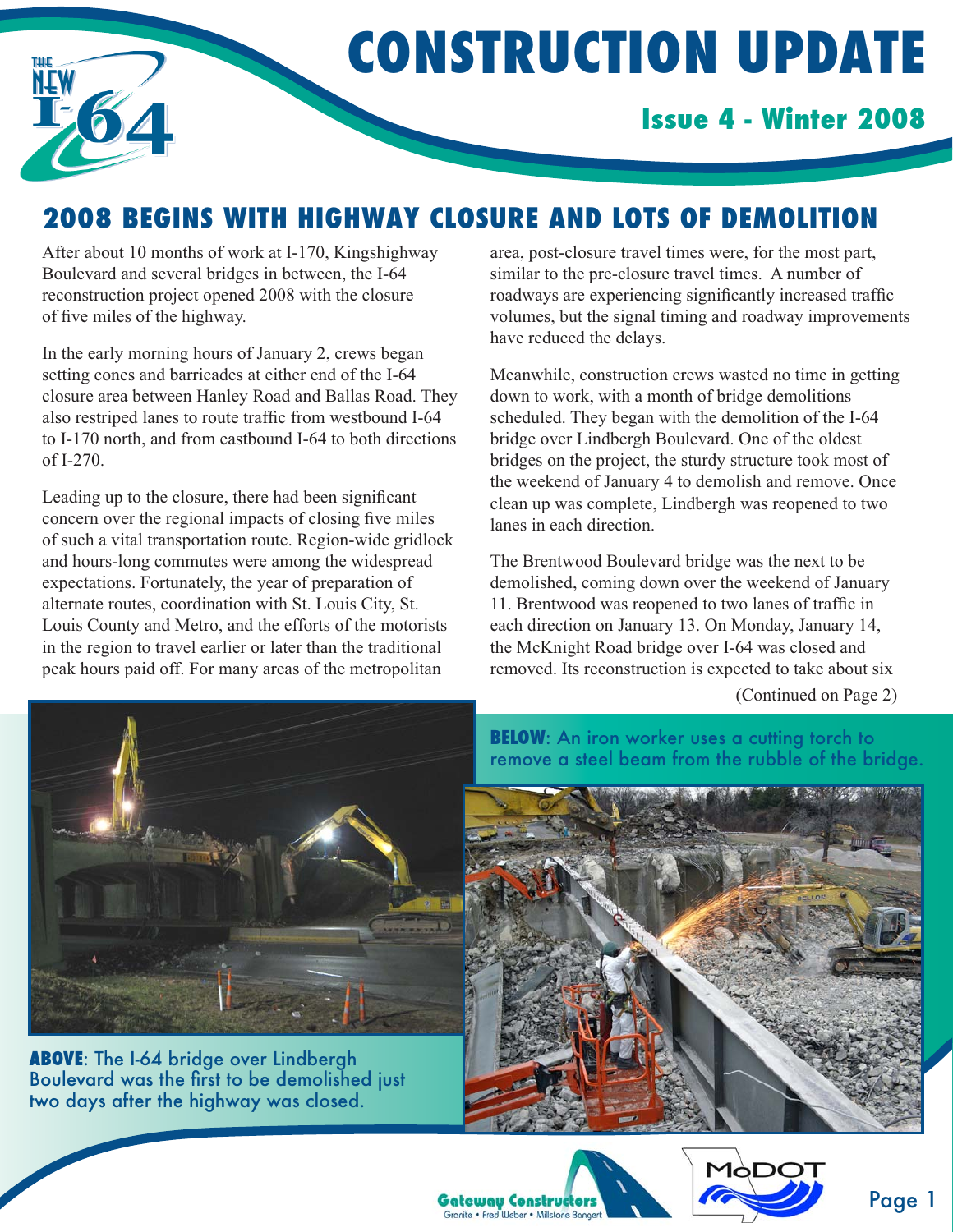

(Continued from Page 1)

months, after which the McCutcheon Road bridge will be replaced.

The I-64 bridge over Clayton/Warson was the last of the four bridges to go in January, though that one will take considerably longer to remove and replace. Warson Road was closed for two weekends of demolition over January 25-28 and February 8-10. Clayton Road remained open during the day, but was closed at night as the bridge deck was removed and large sections of the overhead structure were cut into pieces and removed with cranes. Demolition work at Clayton/ Warson will be complete by early March while reconstruction of the new I-64 bridge will take most of 2008.

While bridge demolition is much more noticeable to the traveling public, you need to look behind the barricades to see that removal of the freeway mainline is well underway. To date, crews have already removed more than 9,000 cubic yards of asphalt and 11,000 cubic yards of concrete. The asphalt is ground up and used for various types of backfill, pavement base, and on haul roads. The concrete is broken up, excavated and then loaded into crushing machines. This material will mainly be used for pavement base. In all, more than 40,000 tons of pavement and bridge concrete have been recycled so far.

**BELOW: TOP LEFT**, a pavement milling machine grinds up the asphalt road surface near McKnight Road and feeds it into a truck to be stockpiled for use later. **TOP RIGHT**, an excavator feeds concrete rubble into a crushing machine. The recycled concrete from the demolished bridges and old I-64 pavement will be reused on the project as road base material for new pavement. **BELOW RIGHT**, looking east from Lindbergh. Much of the existing pavement has already been removed and a 20-foot fill will eliminate a dip in the road between Lindbergh and the Clayton Warson bridge, which can be seen in the background.







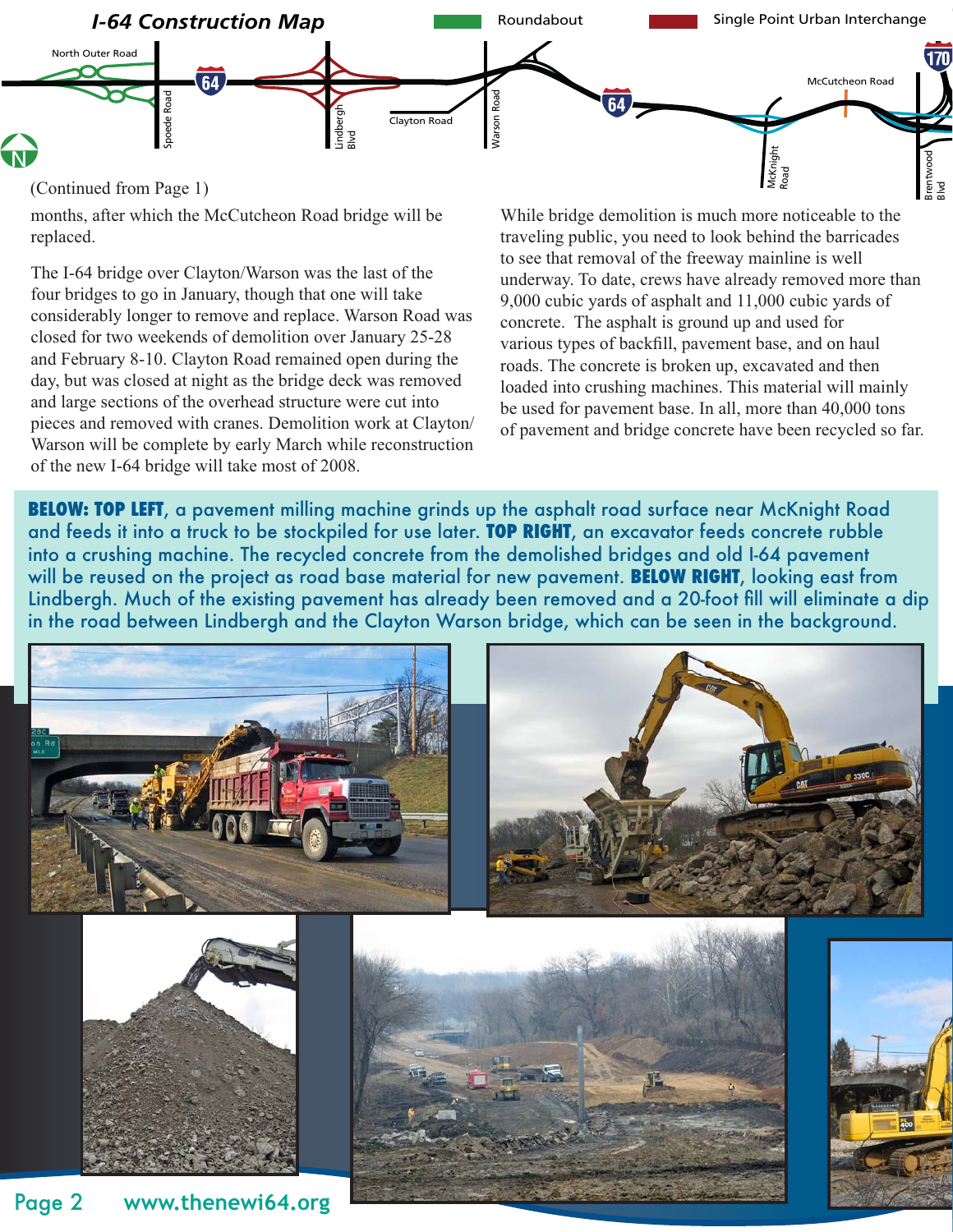

## **EAST END CONSTRUCTION**

While the demolition is occurring on the west half of the project, work continues on the east end as well. The second half of the Kingshighway Boulevard interchange is moving forward as is the reconstruction of the cross street bridges at Bellevue Avenue, Highland Terrace and Boland Place. Bellevue reopened on February 5, while the bridges at Boland Place and Highland Terrace will reopen later this spring.









**ABOVE LEFT**, the Brentwood Boulevard bridge was the second structure to go, coming down over the weekend of January 11. Two days later, the McKnight Road bridge (**BELOW LEFT**) was demolished. **RIGHT**, the I-64 bridge over Clayton/Warson Roads took considerably longer to demolish. At nearly 500 feet in length, it was the longest structure on the project and had 1,200 tons of steel girders that needed to be cut and removed with a crane.